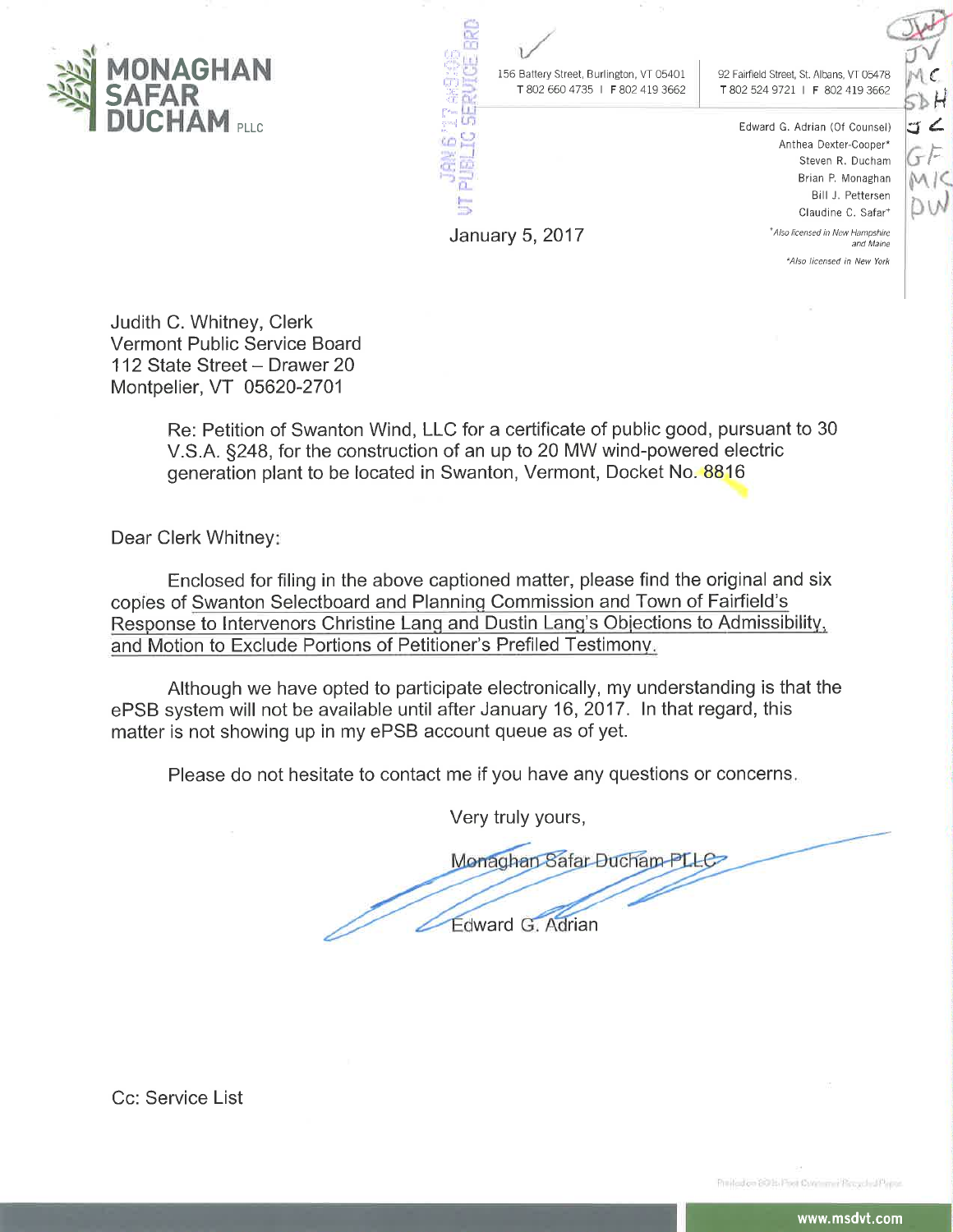## STATE OF VERMONT PUBLIC SERVICE BOARD

) ) ) ) ) )

Application of Swanton Wind, LLC for a Certificate of Public Good, pursuant to 30 V.S.A. \$ 248, for the construction of an up to 20 MW wind-powered electric generation plain to be located in Swanton, Vermont

PSB Docket No. BB16

tÍ:". rl.i'jj  $\mathfrak{g}_{\mathbb{N}}^{\mathbb{N}}$ ff)F"{ 'r\$r:l;jþ :36 de<br>r''' U  $_{\mathrm{max}}$  (1) ir:<br>Li-lat, li-li-li :en ti:: 1"<br>| l:1", 1"<br>| l:1", 1"

## SWANTON SELECTBOARD AND PLANNING COMMISSION AND TOWN OF FAIRFIELD'S RESPONSE TO INTERVENORS CHRISTINE LANG AND DUSTIN LANG'S OBJECTIONS TO ADMISSIBILITY, AND MOTION TO EXCLUDE PORTIONS OF PETITIONER'S PREFILED TESTIMONY

NOW COMES Edward Adrian, Esq., of Monaghan Safar Ducham PLLC, on behalf of the Swanton Selectboard and Planning Commission and the Town of Fairfield Selectboard (the Towns) and pursuant to Vermont Public Service Board Rule 2.206 hereby responds to the lntervenors' Objections to Admissibility, and Motion to Exclude Portions of Petitioner's Prefiled Testimony (the "Motion") and further avers as follows:

The Towns join, in their entirety, the positions set forth by the lntervenors in their Motion. The Vermont Supreme Court long ago outlined the standards for admitting evidence in proceedings before the Board. ln Petition qf Central Vermont Public Service Corp for a 6.23% Increase in Rates, 141 Vt. 284, 293 (1982) the Court implied that pursuant to the evidentiary standards set forth in Vermont's Administrative Procedure Act, 3 V.S.A. S 810, evidence should not be admitted if it is non-competent, irrelevant or immaterial. The lntervenors have



156 Battery Street Burlington, VT 05401 T 802 660 4735 F 802 419 3662

92 Fairfield Street St. Albans, VT 05478 T 802 524 0080 F 802 419 3662

www.msdvt.com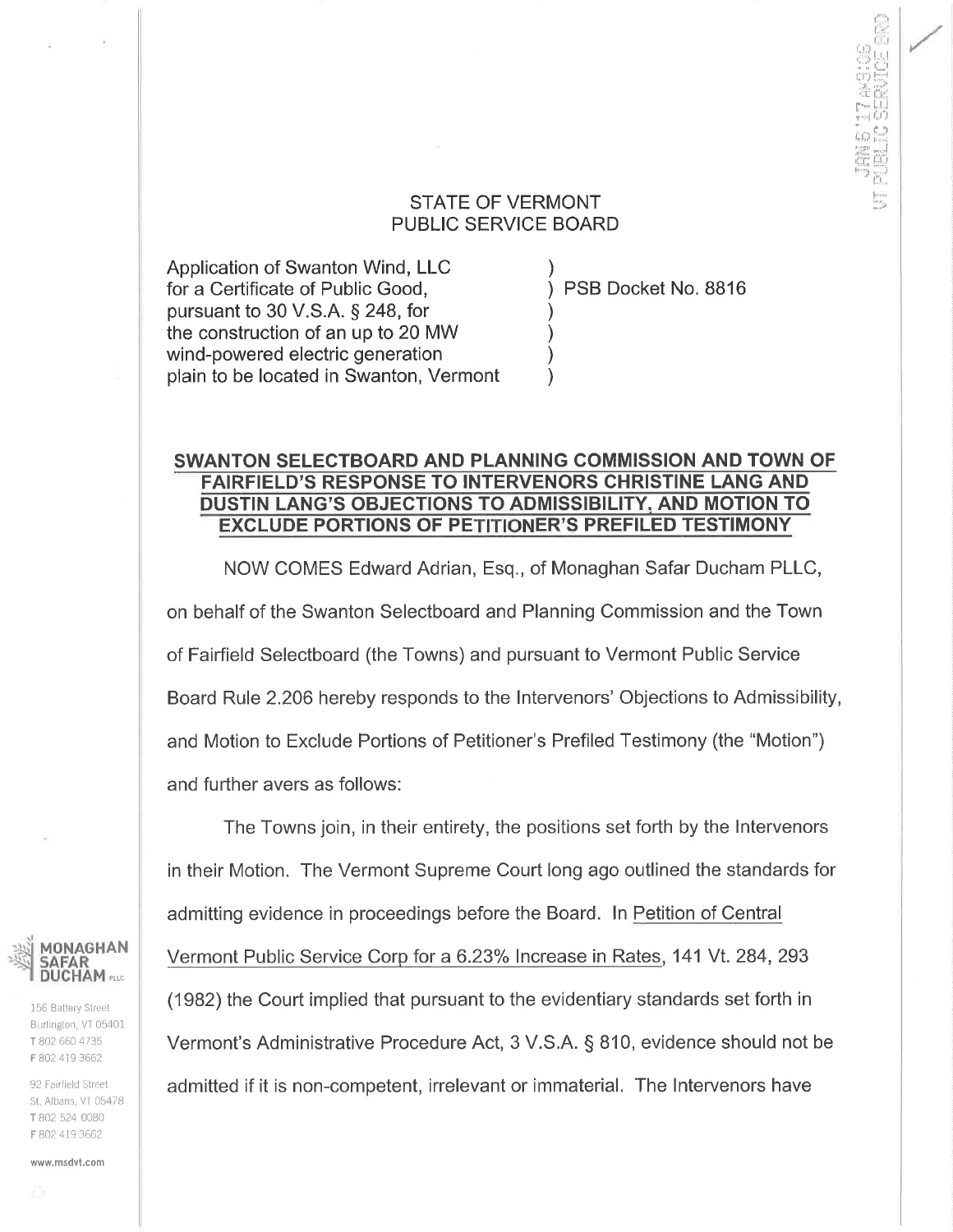Docket Number BB16 Towns Response to Lang Objections January 5,2017 Page 1 of 2

objected to portions of the evidence set forth by the Petitioner as being not competent, irrelevant or immaterial or a combination thereof. The Towns agree with the positions set forth by the lntervenors.

WHEREFORE, the Towns join the Intervenors and respectfully request that the Board EXCLUDE the portions of Petitioner's prefiled testimony as set

forth in the lntervenors' Motion of December 19,2016

Dated this 5<sup>th</sup> day of January, 2017.

By and throug h its counsel Respectfully Submitted, SELECTBOARD and PLANNING COMMISSION TOWN OF SWANTON and SELCTBOARD OF FAIRFIELD

Edward Adrian, Esq. Monaghan Safar Ducham PLLC 156 Battery Street Burlington, VT 05401 (802) 660-4735

92 Fairfield St. St. Albans, VT 05478 (802) 524-0080



156 Battery Street Burlington, VT 05401 T 802 660 4735 F 802 419 3662

92 Fairfield Street St. Albans, VT 05478 T 802 524 0080 F 802 419 3662

wwwmsdvt.com